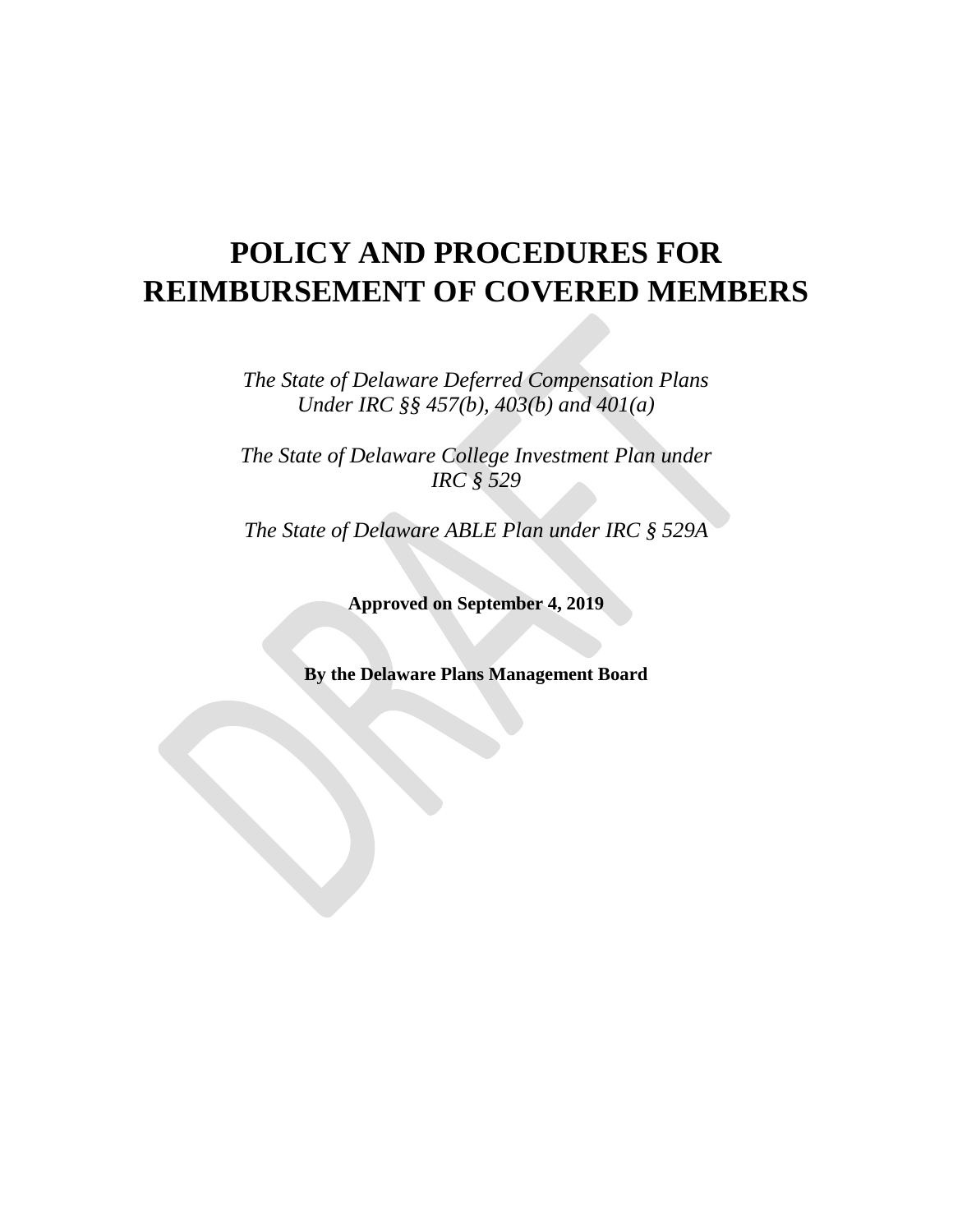#### **I. THE PLANS MANAGEMENT BOARD AND ITS COMMITTEES**

The Plans Management Board (the "Board") oversees and administers the State's deferred compensation program authorized under chapter 60A of title 29 of the Delaware Code (the "DC Program").<sup>1</sup> The DC Program encompasses three distinct deferred compensation plans authorized under the Internal Revenue Code ("IRC"): (a) the State's deferred compensation plan under IRC § 457(b); (b) the State's tax-sheltered annuity plan for certain education employees under IRC § 403(b); and (c) the State's employer match plan under IRC § 401(a). The Board also oversees and administers the State's college investment plan under IRC § 529, authorized by subchapter XII, chapter 34 of title 14 of the Delaware Code, and the State's "Achieving a Better Life Experience Program," authorized by chapter 96A of title 16 of the Delaware Code (collectively, the "Plans").

The Board has a maximum of 11 members, comprised of five (5) ex officio members who serve by virtue of their positions as officers of the State ("Ex Officio Members"), two (2) employees of the State appointed by the Governor ("State Employee Members"), and four (4) public members appointed by the Governor ("Public Members").<sup>2</sup>

In February 2018, as memorialized in Resolution No. 2018-1 (the "Resolution"), the Board dissolved its existing Plan-based committee structure and adopted a new committee structure based on committee function. Pursuant to the Resolution, the Board created a standing "Investment Committee" and vested it with authority to review and make recommendations to the Board with respect to all matters related to Plan investment options and Plan investment performance, as well as all other investment-related matters pertaining to the Plans as may be referred by the Board. The Board created a second standing committee - the "Audit and Governance Committee" - and vested it with intitial responsibility for all audits-related matters, potential Plan amendments, Planrelated cybersecurity issues, and such other audit or governance matters pertaining to the Plans as may be referred by the Board.

The Board was authorized to and has appointed individuals to serve on the committees who are not members of the full Board ("Outside Members").

# **II. OFFICE OF THE STATE TREASURER**

The Office of the State Treasurer ("OST") provides administrative support to the Board and its committees.

### III. **STATEMENT OF PURPOSE AND SCOPE**

This policy governs requests for reimbursement of expenses submitted by State Employee Members, Public Members and Outside Members (collectively, "Covered Members ").<sup>3</sup> This policy covers two general types of requests for reimbursement: (a) requests relating to routine

 $\overline{\phantom{a}}$ 1 *See* 29 *Del. C.* § 2722(a).

<sup>2</sup> *See* 29 *Del. C.* § 2722(b).

 $3$  Ex Officio Members are not covered by this policy. Ex Officio Members who are or may be entitled to reimbursement of expenses incurred in connection with Board-related matters should submit requests for such reimbursement to their respective offices or agencies.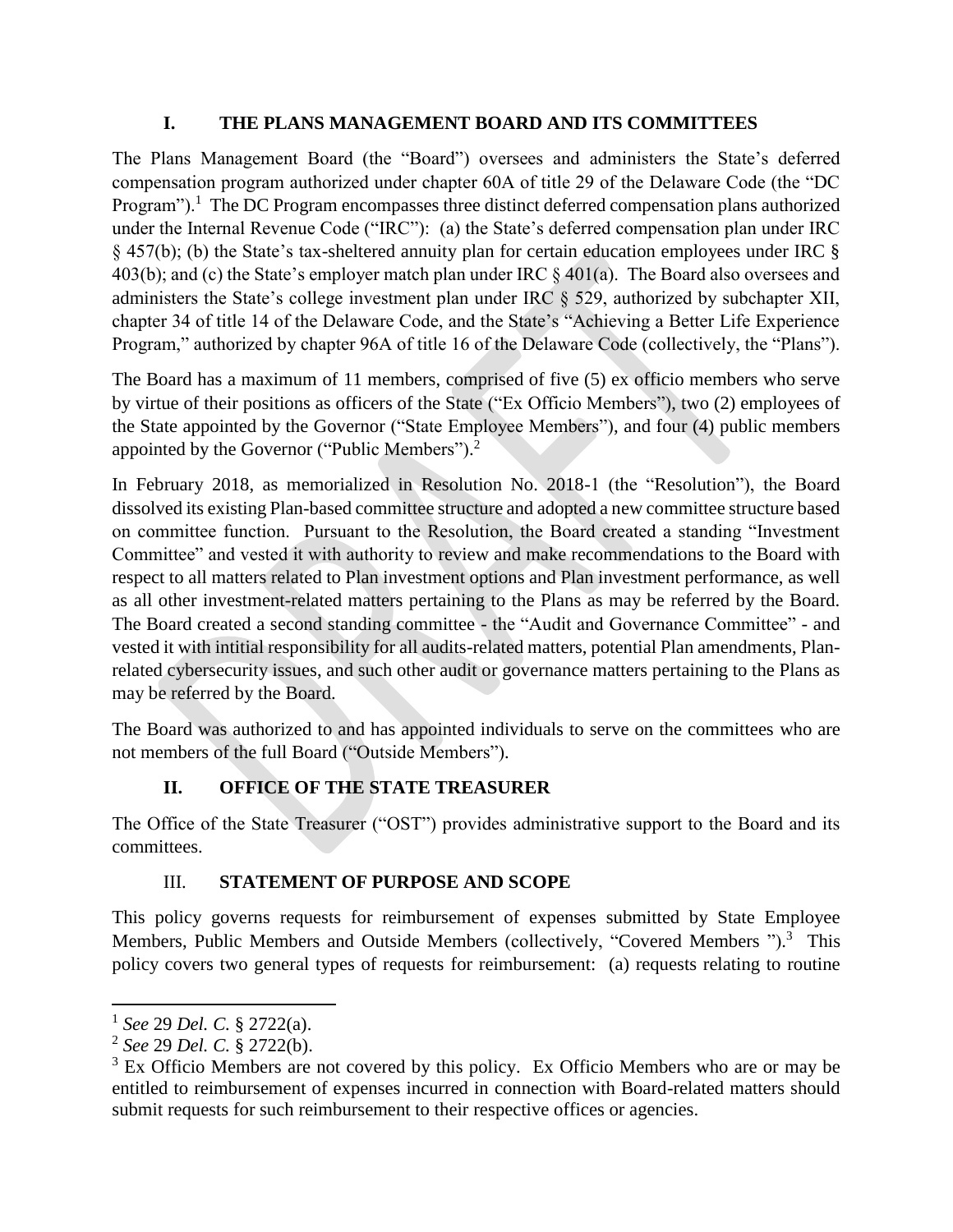travel-related expenses incurred in attending quarterly or special meetings of the Board ("Routine Expenses"), and (b) requests relating to travel and other expenses incurred in connection with outof-state or overnight travel for training, education or similar Board-related functions ("Special Expenses").

# **IV. POLICY**

### **Routine Expenses**

Covered Members need not seek preapproval prior to incurring Routine Expenses but must seek reimbursement in accordance with the procedures set forth below.<sup>4</sup> Covered Members are entitled to reimbursement of the following Routine Expenses: travel mileage (including fuel), tolls and parking.<sup>5</sup> Travel mileage shall be reimbursed at the rate set by Delaware law, presently \$.40 per mile.<sup>6</sup> Travel mileage calculations may include miles driven from and to a Covered Member's place of residence or abode.<sup>7</sup> Tolls and parking expenses shall be reimbursed at the rate charged to the Covered Member. Routine Expenses are subject to review for reasonableness.

### **Special Expenses**

Covered Members must seek authorization from OST prior to incurring Special Expenses and otherwise comply with the procedures set forth below. Special Expenses are subject to review for reasonableness.

## V. **PROCEDURES**

### **Enrollment**

Covered Members who request reimbursement must first enroll as a vendor with the State through the Division of Accounting's portal, located at https://esupplier.erp.delaware.gov/. Covered Members should review the "New Supplier Registration Guide" and complete the enrollment process. Covered Members with questions about the registration process may contact OST.

### **Routine Expenses**

Covered Members may request reimbursement of Routine Expenses by submitting a completed travel expense form, a copy of which is available at [http://extranet.fsf.state.de.us/documents/forms/AP003.doc], along with all supporting receipts and other documentation, to OST's Director of Contributions and Plans Management (the "Director"). The Director will determine the reasonableness and appropriateness of the request, subject to final review and approval by the State Treasurer.

 $\overline{\phantom{a}}$ 

<sup>4</sup> State Employee Members are permitted to count the time spent attending or traveling to and from Board or committee meetings as part of their regular work days and are not be required to expend leave time. *See* 29 *Del. C.* § 2722(f)(1).

<sup>5</sup> *See* 29 *Del. C.* § 2722(f)(1).

<sup>6</sup> *See* 29 *Del. C.* § 7102.

<sup>7</sup> *See* 29 *Del. SC.* §§ 7103(b), (c).